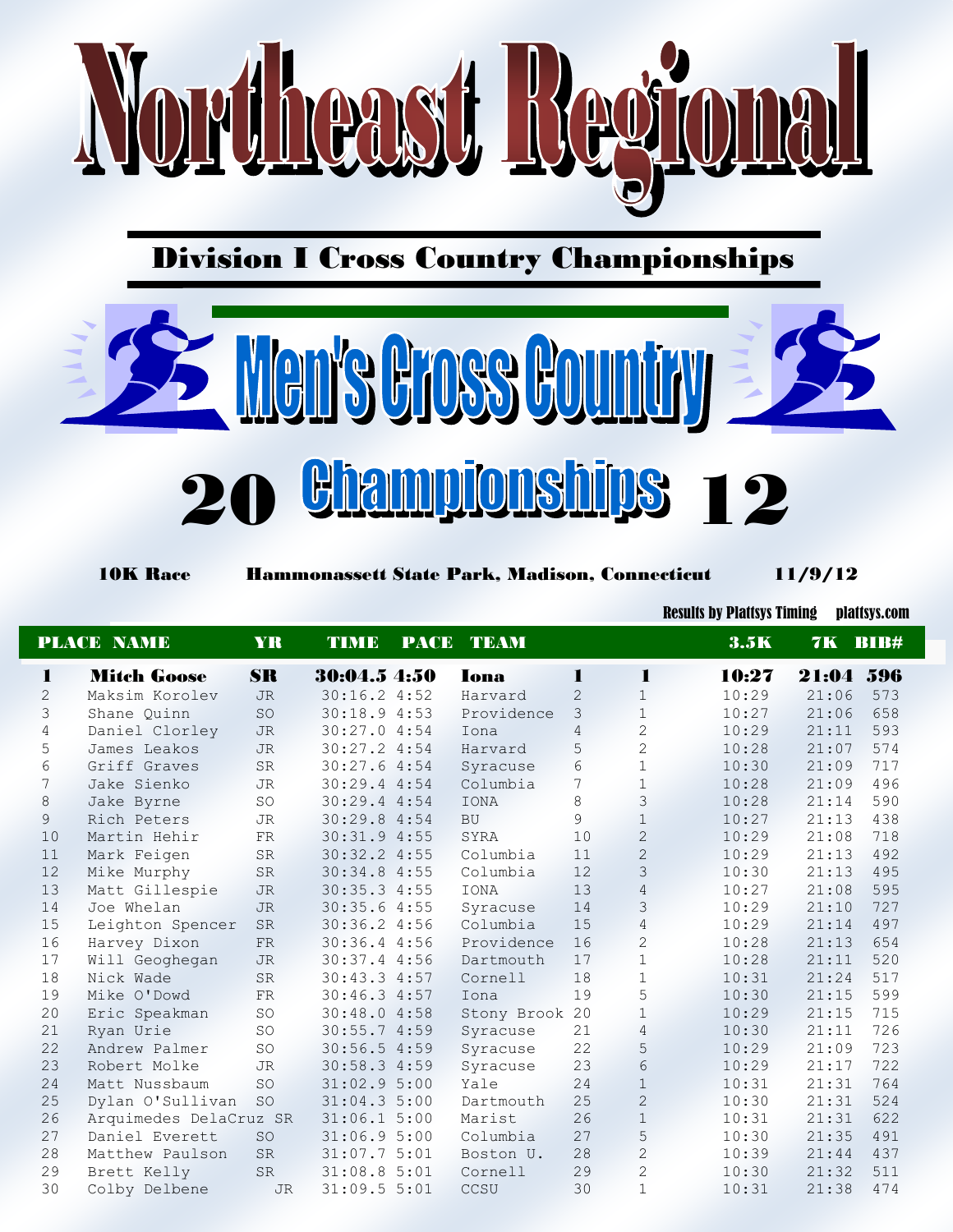| 31 | Conor Grogan            | <b>SR</b>   | 31:09.65:01  | Brown                       | 31      | $\mathbf{1}$     | 10:42 | 21:45       | 446 |
|----|-------------------------|-------------|--------------|-----------------------------|---------|------------------|-------|-------------|-----|
| 32 | Jonathan Gault          | SR          | 31:09.85:01  | Dartmouth                   | 32      | 3                | 10:33 | 21:39       | 519 |
| 33 | Reed Kamyszek           | SO          | 31:10.95:01  | Syracuse                    | 33      | $7\phantom{.0}$  | 10:31 | 21:33       | 719 |
| 34 | Steve Mangan            | JR          | 31:11.5 5:01 | Dartmouth                   | 34      | 4                | 10:32 | 21:39       | 522 |
| 35 |                         | <b>JR</b>   | 31:12.75:01  |                             | 35      | $\mathbf{1}$     | 10:42 | 21:46       | 404 |
|    | Ricardo Galindo         |             |              | Army                        |         |                  |       |             |     |
| 36 | Phil Royer              | SR          | 31:12.9 5:01 | Dartmouth                   | 36      | 5                | 10:29 | 21:21       | 525 |
| 37 | Max Groves              | JR          | 31:17.85:02  | Cornell                     | 37      | 3                | 10:37 | 21:46       | 507 |
| 38 | Alex Wallace            | <b>SR</b>   | 31:18.1 5:02 | Providence                  | 38      | 3                | 10:28 | 21:19       | 659 |
| 39 | Ben Veilleux            | ${\rm SR}$  | 31:20.7 5:03 | Columbia                    | 39      | 6                | 10:30 | 21:32       | 498 |
| 40 | Richard Klauber         | ${\rm SR}$  | 31:21.4 5:03 | Quinnipiac                  | 40      | $\mathbf{1}$     | 10:31 | 21:40       | 664 |
| 41 | Jonathan Hopkins        | <b>JR</b>   | 31:23.9 5:03 | Providence                  | 41      | $\overline{4}$   | 10:28 | 21:36       | 656 |
| 42 | John McGowan            | SO          | 31:24.5 5:03 | Yale                        | 42      | $\mathbf{2}$     | 10:42 | 21:47       | 763 |
| 43 |                         |             |              |                             | 43      | 3                |       | 21:47       | 576 |
|    | Dan Milechman           | <b>FR</b>   | 31:25.4 5:04 | Harvard                     |         |                  | 10:35 |             |     |
| 44 | Nico Composto           | <b>JR</b>   | 31:27.2 5:04 | Columbia                    | 44      | 7                | 10:30 | 21:40       | 490 |
| 45 | Mike Pressler           | SR          | 31:27.9 5:04 | Buffalo                     | 45      | $\mathbf{1}$     | 10:36 | 21:49       | 462 |
| 46 | Christopher Johnson SR  |             | 31:31.2 5:04 | Colgate                     | 46      | $\mathbf{1}$     | 10:28 | 21:21       | 484 |
| 47 | Curtis King             | ${\rm FR}$  | 31:32.0 5:05 | Dartmouth                   | 47      | 6                | 10:43 | 21:56       | 521 |
| 48 | Ethan Clary             | $\rm SR$    | 31:32.9 5:05 | Albany                      | 48      | $\mathbf{1}$     | 10:28 | 21:45       | 390 |
| 49 | Matt McCullough         | $\rm SR$    | 31:33.6 5:05 | Cornell                     | 49      | $\overline{4}$   | 10:42 | 21:55       | 512 |
| 50 | Robert Gibson           | <b>SR</b>   | 31:34.15:05  | Boston U.                   | 50      | 3                | 10:38 | 22:00       | 434 |
|    |                         |             |              |                             |         |                  |       |             |     |
| 51 | Patrick McGowan         | JR          | 31:34.65:05  | UMassAmherst51              |         | $\mathbf 1$      | 10:44 | 21:55       | 732 |
| 52 | Jordan Hamm             | <b>SR</b>   | 31:35.15:05  | Boston Coll.52              |         | $\mathbf{1}$     | 10:35 | 21:54       | 425 |
| 53 | Kevin Lunn              | SR          | 31:36.35:05  | Yale                        | 53      | 3                | 10:51 | 21:55       | 762 |
| 54 | Christopher ConnellyJR  |             | 31:36.75:05  | Sacred Heart54              |         | $\mathbf{1}$     | 10:53 | 22:06       | 679 |
| 55 | Tom Purnell             | FR          | 31:37.2 5:05 | Harvard                     | 55      | $\overline{4}$   | 10:31 | 21:54       | 578 |
| 56 | Ahmed Ali               | ${\rm SR}$  | 31:37.9 5:05 | Providence                  | 56      | 5                | 10:45 | 21:57       | 651 |
| 57 | Chad Maloy              | SO          | 31:37.9 5:05 | Canisius                    | 57      | $\mathbf{1}$     | 10:43 | 22:00       | 467 |
|    |                         |             |              |                             |         |                  |       |             |     |
| 58 | Jakob Lindaas           | ${\rm SR}$  | 31:38.7 5:06 | Harvard                     | 58      | 5                | 10:41 | 21:55       | 575 |
| 59 | Alexander Conner        | ${\rm FR}$  | 31:39.15:06  | Yale                        | 59      | 4                | 10:51 | 21:55       | 756 |
| 60 | John OShea              | $_{\rm SR}$ | 31:39.8 5:06 | UMassAmherst60              |         | $\mathbf{2}$     | 10:59 | 22:10       | 734 |
| 61 | Kelton Cullenberg       | JR          | 31:41.3 5:06 | Maine                       | 61      | $\mathbf 1$      | 10:34 | 21:54       | 605 |
| 62 | Henry Sterling          | <b>JR</b>   | 31:41.9 5:06 | Dartmouth                   | 62      | 7                | 10:43 | 22:00       | 526 |
| 63 | Zach Krause             | <b>SO</b>   | 31:42.75:06  | Buffalo                     | 63      | $\overline{c}$   | 10:41 | 21:56       | 460 |
| 64 | Louis Serafini          | ${\rm SR}$  | 31:44.2 5:07 | Boston Coll.64              |         | $\mathbf{2}$     | 10:33 | 22:01       | 431 |
| 65 | Ryan McGuire            | JR          | 31:45.65:07  | Connecticut 0               |         | $\mathbf 1$      | 10:24 | 21:51       | 501 |
|    |                         |             |              |                             |         |                  |       |             |     |
| 66 | Chris Buchanan          | SO          | 31:47.5 5:07 | Albany                      | 65      | $\sqrt{2}$       | 10:59 | 22:17       | 389 |
| 67 | Ethan McBrien           | SR          | 31:48.35:07  | Vermont                     | 66      | $\mathbf{1}$     | 10:43 | 21:59       | 746 |
| 68 | Connor Kelley           | SO          | 31:48.55:07  | Fairfield                   | 67      | $\mathbf{1}$     | 10:38 | 21:53       | 534 |
| 69 | Ryan Colabella          | ${\rm FR}$  | 31:51.9 5:08 | Marist                      | 68      | $\overline{c}$   | 10:45 | 22:02       | 621 |
| 70 | Stephen Sollowin SO     |             |              | 31:52.5 5:08 Northeastern69 |         | $\mathbf{1}$     | 10:49 | $22:09$ 650 |     |
| 71 | Daniel Zaccariello      | <b>JR</b>   | 31:53.0 5:08 | Wagner                      | $\circ$ | $1\,$            | 10:54 | :00         | 754 |
| 72 | Demetri Goutos          | SR          | 31:54.4 5:08 | Yale                        | 70      | 5                | 10:52 | 22:07       | 759 |
| 73 | Wesley Gallagher        | FR          | 31:55.2 5:08 | Northeastern71              |         | $\mathbf{2}$     | 10:48 | 22:09       | 646 |
| 74 | Carlos Roa              | <b>JR</b>   | 31:55.2 5:08 | Stony Brook 72              |         |                  |       |             | 712 |
|    |                         |             |              |                             |         | $\mathbf{2}$     | 10:47 | 22:10       |     |
| 75 | Christopher StogsdillJR |             | 31:56.35:09  | Iona                        | 73      | 6                | 10:30 | 21:58       | 601 |
| 76 | Anthony Bellitti        | JR          | 31:56.95:09  | Boston Coll.74              |         | 3                | 10:53 | 22:06       | 423 |
| 77 | John Prizzi             | SO          | 31:57.45:09  | NewHampshire75              |         | $\,1\,$          | 10:56 | 22:16       | 639 |
| 78 | Andrew Kowalsky         | SO          | 31:59.05:09  | Iona                        | 76      | $\boldsymbol{7}$ | 10:32 | 21:57       | 598 |
| 79 | Antony Taylor           | SO          | 32:00.5 5:09 | UMassAmherst77              |         | $\mathsf S$      | 10:45 | 22:10       | 740 |
| 80 | John Schilkowsky        | JR          | 32:03.5 5:10 | Cornell                     | 78      | 5                | 10:34 | 22:01       | 516 |
| 81 | Brendan Boyle           | <b>JR</b>   | 32:04.1 5:10 | Brown                       | 79      | $\mathbf{2}$     | 11:03 | 22:19       | 442 |
| 82 |                         |             | 32:04.8 5:10 |                             |         |                  | 10:59 | 22:17       | 710 |
|    | Mitchell Kun            | ${\rm FR}$  |              | Stony Brook 80              |         | 3                |       |             |     |
| 83 | Austin Snyder           | ${\rm SR}$  | 32:05.65:10  | Brown                       | 81      | 3                | 11:02 | 22:18       | 451 |
| 84 | Benjamin Groleau        | ${\rm FR}$  | 32:06.2 5:10 | UMassAmherst82              |         | $\overline{4}$   | 10:47 | 22:11       | 730 |
| 85 | Ken Walshak             | JR          | 32:06.6 5:10 | Marist                      | 83      | 3                | 10:43 | 22:02       | 628 |
| 86 | Kendall Ward            | JR          | 32:07.15:10  | Army                        | 84      | $\overline{c}$   | 10:59 | 22:19       | 411 |
| 87 | Michael Belgiovine      | JR          | 32:07.9 5:10 | Fordham                     | 85      | $1\,$            | 10:53 | 22:12       | 543 |
| 88 | Lukas Gemar             | FR          | 32:07.9 5:10 | Harvard                     | 86      | 6                | 10:42 | 22:13       | 571 |
| 89 | Ryan Hardiman           | JR          | 32:08.6 5:10 | Maine                       | 87      | $\mathbf{2}$     | 10:50 | 22:17       | 607 |
| 90 |                         |             |              |                             | 88      |                  |       | 22:16       |     |
|    | Isa Qasim               | SO          | 32:09.75:11  | Yale                        |         | 6                | 10:51 |             | 765 |
| 91 | Andrew Hill             | JR          | 32:10.05:11  | CCSU                        | 89      | $\mathbf{2}$     | 10:54 | 22:17       | 476 |
| 92 | Alexander Moser         | SO          | 32:13.2 5:11 | Maine                       | 90      | $\mathfrak{Z}$   | 10:49 | 22:17       | 610 |
| 93 | Howard Rosas            | JR          | 32:17.85:12  | Fairfield                   | 91      | $\mathbf{2}$     | 10:44 | 22:15       | 537 |
| 94 | Mark Castelli           | ${\rm SR}$  | 32:18.95:12  | Army                        | 92      | 3                | 11:18 | 22:37       | 400 |
| 95 | Aaron Szotka            | <b>JR</b>   | 32:21.65:13  | Vermont                     | 93      | $\mathbf{2}$     | 10:53 | 22:26       | 751 |
| 96 | Ben Potts               | $\mbox{SO}$ | 32:23.4 5:13 | Cornell                     | 94      | 6                | 10:49 | 22:20       | 514 |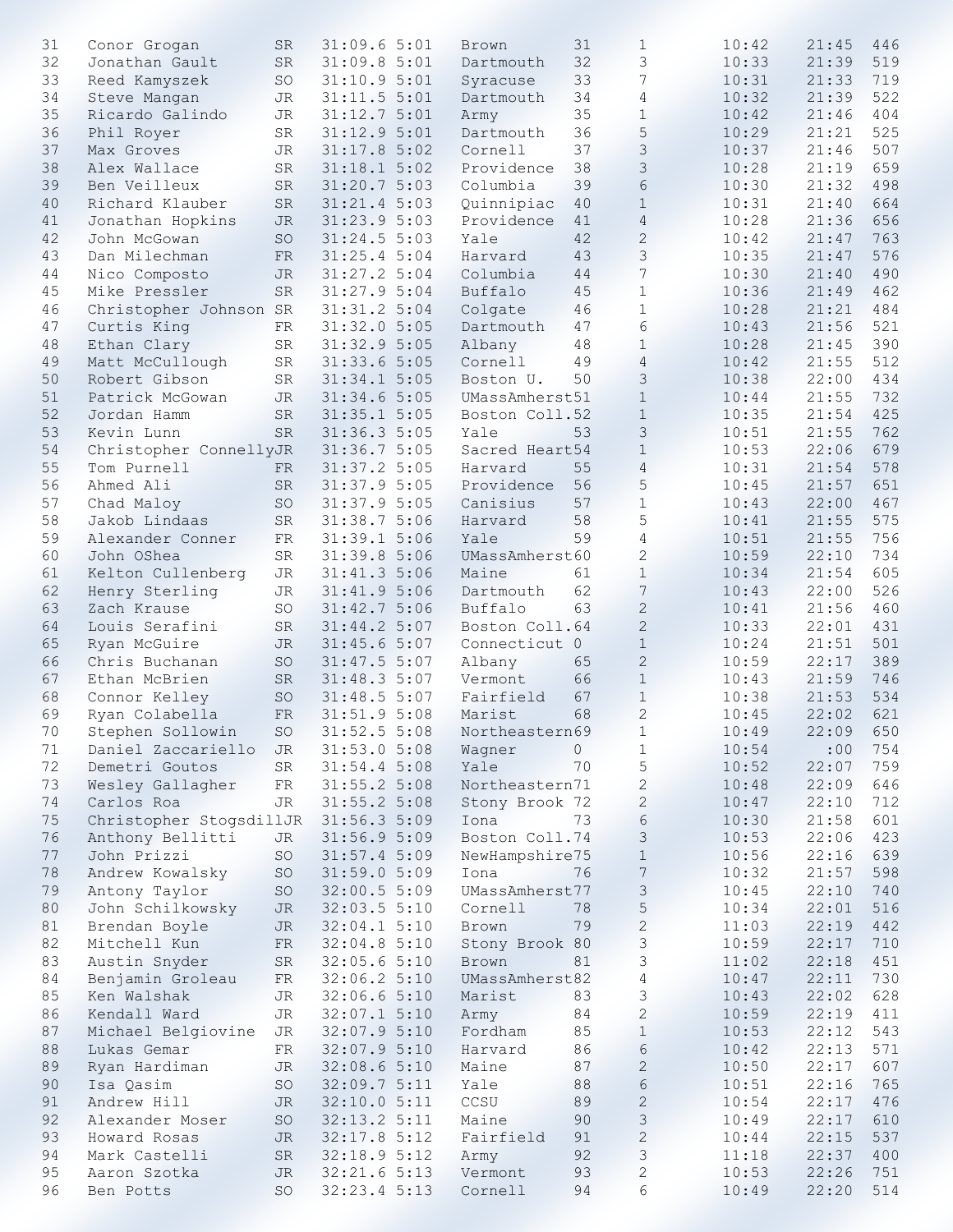| 97  | Andrew Dwyer           | JR.         | 32:24.4 5:13             | Hartford        | 95      | $\mathbf{1}$   | 10:45 | 22:16 | 558 |
|-----|------------------------|-------------|--------------------------|-----------------|---------|----------------|-------|-------|-----|
| 98  | Zachary Fraeilli       | SO          | 32:25.15:13              | Northeastern96  |         | 3              | 10:52 | 22:31 | 645 |
| 99  | Joseph Jourdain        | <b>JR</b>   | 32:26.45:13              | NewHampshire97  |         | $\mathbf{2}$   | 11:02 | 22:35 | 634 |
| 100 | Taylor Phillips        | SR          | 32:26.9 5:13             | Maine           | 98      | 4              | 10:54 | 22:33 | 611 |
|     |                        |             |                          |                 |         |                |       |       |     |
| 101 | Jack Patrick LinehanSR |             | 32:28.4 5:14             | Boston Coll.99  |         | 4              | 10:55 | 22:25 | 428 |
| 102 | Cooper Roach           | FR          | 32:30.3 5:14             | Canisius        | 100     | $\mathbf{2}$   | 10:53 | 22:29 | 469 |
| 103 | Joel Moss              | <b>SR</b>   | 32:30.9 5:14             | Marist          | 101     | $\overline{4}$ | 10:57 | 22:35 | 624 |
|     |                        |             |                          |                 |         |                |       |       |     |
| 104 | Tyler Eustance         | SO          | 32:31.4 5:14             | Cornell         | 102     | 7              | 10:47 | 22:20 | 506 |
| 105 | Michael Anvelt         | FR          | 32:33.5 5:14             | Canisius        | 103     | 3              | 11:01 | 22:29 | 464 |
| 106 | Jeff Bush              | <b>JR</b>   | 32:34.05:15              | Brown           | 104     | $\overline{4}$ | 11:03 | 22:30 | 443 |
| 107 | Liam Hillery           | SO          | 32:35.9 5:15             | Providence      | 105     | 6              | 10:42 | 22:21 | 655 |
|     |                        |             |                          |                 |         |                |       |       |     |
| 108 | Jacob Malakoff         | SO          | 32:36.5 5:15             | Wagner          | $\circ$ | $\mathbf{2}$   | 11:04 | 22:31 | 752 |
| 109 | Daniel Sheldon         | ${\rm FR}$  | 32:36.6 5:15             | UMassAmherst106 |         | 5              | 11:02 | 22:40 | 738 |
| 110 | Zachary Ahart          | <b>JR</b>   | 32:36.7 5:15             | Buffalo         | 107     | 3              | 11:03 | 22:46 | 455 |
| 111 | Spencer Mannion        | SO          | 32:37.5 5:15             | Quinnipiac      | 108     | $\mathbf{2}$   | 11:02 | 22:38 | 666 |
|     |                        |             |                          |                 |         |                |       |       |     |
| 112 | John Lobo              | JR          | 32:38.1 5:15             | Fairfield       | 109     | 3              | 10:56 | 22:39 | 535 |
| 113 | Kevin Cooper           | ${\rm SR}$  | 32:38.5 5:15             | Brown           | 110     | 5              | 11:03 | 22:23 | 444 |
| 114 | Patrick Hubbell        | SO          | 32:38.6 5:15             | CCSU            | 111     | 3              | 11:04 | 22:40 | 477 |
| 115 | John Busque            | <b>JR</b>   | 32:38.6 5:15             | Hartford        | 112     | $\mathbf{2}$   | 11:00 | 22:34 | 555 |
|     |                        |             |                          |                 |         |                |       |       |     |
| 116 | James Sommer           | FR          | 32:39.1 5:15             | Albany          | 113     | $\mathcal{S}$  | 11:06 | 22:48 | 395 |
| 117 | Richard Racz           | <b>SO</b>   | 32:39.5 5:15             | UMassAmherst114 |         | 6              | 11:00 | 22:41 | 735 |
| 118 | James Hodgen           | ${\rm SR}$  | 32:39.7 5:15             | Army            | 115     | $\overline{4}$ | 11:02 | 22:31 | 406 |
|     |                        |             |                          |                 |         |                |       |       |     |
| 119 | Jordan Magath          | SR          | 32:40.45:16              | Connecticut 0   |         | $\mathbf{2}$   | 10:51 | 22:36 | 500 |
| 120 | Kevin Russell          | ${\rm SR}$  | 32:40.9 5:16             | Army            | 116     | 5              | 11:01 | 22:36 | 410 |
| 121 | Collin Frost           | SO          | 32:42.0 5:16             | Binghamton      | 117     | $\mathbf{1}$   | 11:02 | 22:49 | 414 |
| 122 | Jeffrey Moretti        | SO          | 32:42.6 5:16             | NewHampshire118 |         | $\mathfrak{Z}$ | 10:57 | 22:40 | 638 |
|     |                        |             |                          |                 |         |                |       |       |     |
| 123 | Tyler King             | ${\rm SR}$  | 32:43.05:16              | Boston Coll.119 |         | 5              | 10:52 | 22:34 | 427 |
| 124 | Brian Biekert          | <b>SO</b>   | 32:43.0 5:16             | CCSU            | 120     | 4              | 10:54 | 22:29 | 472 |
| 125 | Travis Jordon          | ${\rm FR}$  | 32:44.3 5:16             | Canisius        | 121     | 4              | 10:58 | 22:30 | 466 |
| 126 | Daniel Decrescenzo     | $_{\rm SR}$ | 32:44.3 5:16             | NewHampshire122 |         | 4              | 10:56 | 22:33 | 631 |
|     |                        |             |                          |                 |         |                |       |       |     |
| 127 | Dan Denis              | <b>JR</b>   | 32:45.9 5:16             | Stony Brook 123 |         | 4              | 10:52 | 22:40 | 707 |
| 128 | Edward Wilson          | FR          | 32:46.1 5:17             | Connecticut 0   |         | 3              | 10:57 | 22:42 | 503 |
| 129 | Nicholas Synan         | SR          | 32:46.7 5:17             | Fordham         | 124     | 2              | 10:51 | 22:40 | 553 |
| 130 | Alex Saavedra          | <b>SO</b>   | 32:47.5 5:17             | Buffalo         | 125     | $\overline{4}$ | 10:53 | 22:39 | 463 |
|     |                        |             |                          |                 |         |                |       |       |     |
| 131 | Isaac Hagen            | ${\rm SR}$  | 32:48.05:17              | Buffalo         | 126     | 5              | 11:01 | 22:37 | 459 |
| 132 | Jared Reddy            | <b>JR</b>   | 32:48.35:17              | UMassAmherst127 |         | 7              | 11:04 | 22:48 | 736 |
| 133 | Sebastian Putzeys      | ${\rm SR}$  | 32:48.8 5:17             | Northeastern128 |         | $\overline{4}$ | 11:14 | 23:00 | 649 |
|     |                        |             |                          |                 |         | $\overline{4}$ |       |       | 440 |
| 134 | Kevin Thomas           | FR          | 32:49.15:17              | Boston U.       | 129     |                | 10:58 | 22:43 |     |
| 135 | Sean Leighton          | JR          | 32:50.3 5:17             | NewHampshire130 |         | 5              | 11:03 | 22:44 | 636 |
|     | 136 Michael Turi       | ${\rm FR}$  | 32:50.7 5:17 Fordham 131 |                 |         | $\mathfrak{Z}$ | 10:55 | 22:36 | 554 |
| 137 | Brendan Copley         | FR          | 32:51.7 5:17             | Quinnipiac      | 132     | 3              | 10:57 | 22:38 | 661 |
|     |                        |             |                          |                 |         |                |       |       |     |
| 138 | Alex Simon             | SR          | 32:52.8 5:18             | Canisius        | 133     | 5              | 11:03 | 22:51 | 471 |
| 139 | John Cicchetti         | SO          | 32:53.1 5:18             | Holy Cross      | 134     | $\mathbf{1}$   | 11:00 | 22:40 | 582 |
| 140 | Jesse Garn             | SO          | 32:53.7 5:18             | Binghamton      | 135     | $\mathbf{2}$   | 10:47 | 22:42 | 416 |
| 141 | Justin Tampellini      | SO          | 32:55.2 5:18             | Marist          | 136     | 5              | 10:59 | 22:45 | 627 |
|     |                        |             |                          |                 |         |                |       |       |     |
| 142 | Billy Gaudreau         | FR          | 32:56.0 5:18             | Harvard         | 137     | $\overline{7}$ | 10:53 | 22:44 | 569 |
| 143 | Mark McGurrin          | SO          | 32:56.7 5:18             | Brown           | 138     | 6              | 11:06 | 22:50 | 447 |
| 144 | Colin Savage           | <b>JR</b>   | 32:58.9 5:19             | Brown           | 139     | $\sqrt{ }$     | 11:03 | 22:43 | 449 |
| 145 | Austin Coneys          | ${\rm FR}$  | 33:00.4 5:19             | Buffalo         | 140     | 6              | 10:56 | 22:39 | 456 |
|     |                        |             |                          |                 |         |                |       |       |     |
| 146 | Tim Hillas             | SR          | 33:01.1 5:19             | Yale            | 141     | $\overline{7}$ | 11:02 | 22:47 | 760 |
| 147 | Matt Walker            | FR          | 33:02.1 5:19             | CCSU            | 142     | 5              | 11:04 | 22:50 | 480 |
| 148 | Robert Barger          | $\mbox{SO}$ | 33:02.3 5:19             | Army            | 143     | 6              | 11:20 | 23:11 | 398 |
| 149 | Thomas Girardot        | ${\rm FR}$  | 33:02.5 5:19             | Army            | 144     | 7              | 11:20 | 23:11 | 405 |
|     |                        |             |                          |                 |         |                |       |       |     |
| 150 | Dan Moroney            | ${\rm FR}$  | 33:02.9 5:19             | Vermont         | 145     | 3              | 10:52 | 22:43 | 747 |
| 151 | Nick Miller            | ${\rm FR}$  | 33:09.5 5:20             | Siena           | 146     | $\mathbf{1}$   | 10:56 | 22:47 | 699 |
| 152 | Brandon Cowles         | SO          | 33:11.4 5:21             | Buffalo         | 147     | 7              | 10:54 | 22:50 | 457 |
| 153 |                        |             |                          |                 | 148     |                |       | 22:36 |     |
|     | Kevin Harvey           | JR          | 33:12.7 5:21             | Fordham         |         | $\overline{4}$ | 11:02 |       | 548 |
| 154 | Ben Aldrich            | SO          | 33:13.4 5:21             | Colgate         | 149     | $\mathbf{2}$   | 11:07 | 23:02 | 482 |
| 155 | Bobby Giuliani         | SR          | 33:14.1 5:21             | Hartford        | 150     | 3              | 11:13 | 23:12 | 560 |
| 156 | Nathan McCabe          | JR          | 33:14.4 5:21             | Canisius        | 151     | 6              | 11:10 | 23:04 | 468 |
|     |                        |             |                          |                 |         |                |       |       |     |
| 157 | Ryan Florkiewicz       | <b>SR</b>   | 33:14.8 5:21             | Albany          | 152     | 4              | 11:12 | 23:08 | 392 |
| 158 | John Jantz             | ${\rm SR}$  | 33:15.35:21              | Northeastern153 |         | 5              | 11:14 | 23:00 | 647 |
| 159 | Wayne Lawrence         | SR          | 33:17.4 5:22             | Hartford        | 154     | 4              | 11:12 | 23:09 | 563 |
| 160 | Ethan Hausamann        | FR          | 33:18.0 5:22             | Binghamton      | 155     | 3              | 11:01 | 22:57 | 417 |
| 161 | Elliot Lehane          | <b>SR</b>   | 33:18.3 5:22             | Boston U.       | 156     |                | 11:04 | 22:57 | 435 |
|     |                        |             |                          |                 |         | 5              |       |       |     |
|     | 162 Kyle Short         | SR          | 33:21.3 5:22             | Fairfield       | 157     | 4              | 11:03 | 23:03 | 540 |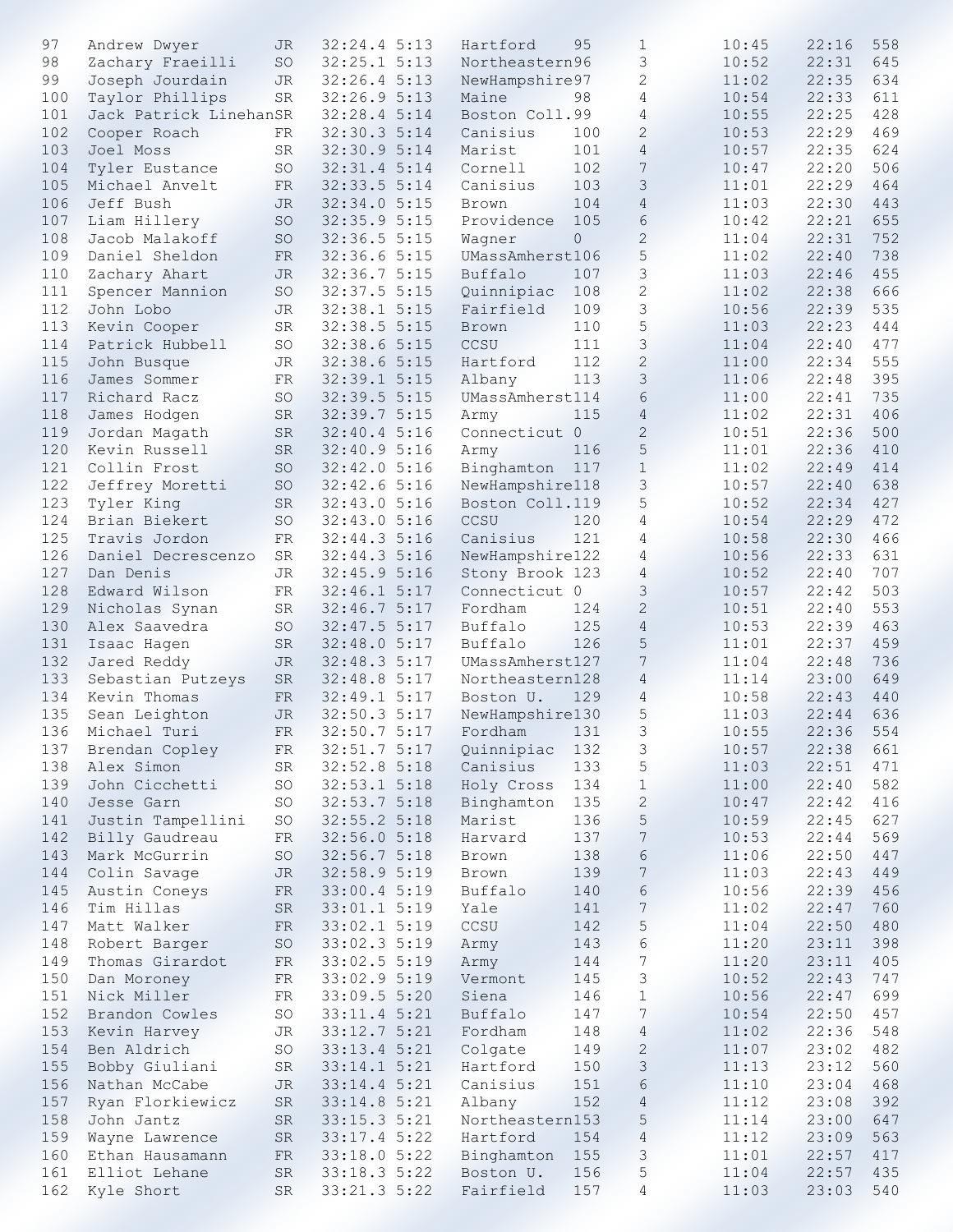| 163 | Daniel Kane            | JR.         | 33:21.95:22  | Boston Coll.158                 |         | 6                | 11:01 | 22:51 | 426 |
|-----|------------------------|-------------|--------------|---------------------------------|---------|------------------|-------|-------|-----|
| 164 | Patrick Rynkowski      | FR          | 33:22.4 5:22 | Marist                          | 159     | 6                | 10:57 | 22:55 | 625 |
| 165 | Richard Stoliker       | ${\rm SR}$  | 33:23.3 5:23 | Quinnipiac                      | 160     | 4                | 11:09 | 23:05 | 668 |
| 166 | Francisco Tejidor      | ${\rm FR}$  | 33:26.0 5:23 | Holy Cross                      | 161     | $\mathbf{2}$     | 11:16 | 23:10 | 587 |
| 167 |                        | ${\rm FR}$  | 33:27.0 5:23 | CCSU                            | 162     | 6                | 11:20 | 23:20 | 478 |
|     | Tyler Raymond          |             |              |                                 |         |                  |       |       |     |
| 168 | Ryan Egan              | <b>JR</b>   | 33:27.4 5:23 | Siena                           | 163     | $\mathbf{2}$     | 10:58 | 23:10 | 694 |
| 169 | Matt Johnson           | <b>SO</b>   | 33:32.3 5:24 | Binghamton                      | 164     | $\overline{4}$   | 10:45 | 22:16 | 418 |
| 170 | Jonathan Annelli       | <b>SO</b>   | 33:33.3 5:24 | Fordham                         | 165     | 5                | 11:03 | 23:01 | 542 |
| 171 | Raymond Farinella      | FR          | 33:34.9 5:24 | Albany                          | 166     | 5                | 11:13 | 23:10 | 391 |
| 172 | Brendan Gregg          | <b>JR</b>   | 33:36.3 5:25 | Siena                           | 167     | 3                | 11:15 | 23:08 | 696 |
| 173 | Nick Lemon             | <b>JR</b>   | 33:36.6 5:25 | Stony Brook 168                 |         | 5                | 11:02 | 23:00 | 711 |
|     | David Scheibenpflug FR |             | 33:39.2 5:25 | CCSU                            | 169     | $7\phantom{.0}$  |       | 23:07 | 479 |
| 174 |                        |             |              |                                 |         |                  | 11:06 |       |     |
| 175 | Ben Ravetz             | <b>SO</b>   | 33:39.9 5:25 | Boston U.                       | 170     | 6                | 11:04 | 23:11 | 439 |
| 176 | Allen Meringolo        | ${\rm FR}$  | 33:40.1 5:25 | Northeastern171                 |         | 6                | 11:28 | 23:29 | 648 |
| 177 | Dennis Muldoon         | ${\rm FR}$  | 33:41.5 5:25 | Holy Cross                      | 172     | 3                | 11:22 | 23:25 | 585 |
| 178 | Jeremy Wildgoose       | SO          | 33:41.5 5:25 | NewHampshire173                 |         | 6                | 11:13 | 23:18 | 643 |
| 179 | Aaron Hoven            | $_{\rm SR}$ | 33:42.45:26  | Canisius                        | 174     | 7                | 11:16 | 23:21 | 465 |
| 180 | Don Kerrigan           | FR          | 33:43.0 5:26 | Maine                           | 175     | 5                | 11:16 | 23:18 | 608 |
| 181 | Tom Voorheis           | JR          | 33:44.5 5:26 | Manhattan                       | 176     | $\mathbf{1}$     | 11:13 | 23:20 | 619 |
|     |                        |             |              |                                 |         |                  |       |       |     |
| 182 | Harley Thompson        | <b>SO</b>   |              | 33:45.5 5:26 St. Bonaventure177 |         | $\mathbf{1}$     | 11:28 | 23:28 | 706 |
| 183 | Nick Salek             | JR          | 33:45.9 5:26 | Marist                          | 178     | 7                | 11:08 | 23:16 | 626 |
| 184 | Davin Piispanen        | ${\rm SR}$  | 33:46.3 5:26 | Siena                           | 179     | $\overline{4}$   | 11:16 | 23:17 | 700 |
| 185 | Matthew Mensher        | FR          | 33:46.8 5:26 | Quinnipiac                      | 180     | 5                | 11:16 | 23:26 | 667 |
| 186 | Gregory Hamalian       | <b>JR</b>   | 33:47.0 5:26 | Holy Cross                      | 181     | $\overline{4}$   | 11:09 | 23:14 | 584 |
| 187 | Craig Weiss            | ${\rm SR}$  | 33:48.1 5:27 | Albany                          | 182     | 6                | 11:17 | 23:20 | 396 |
| 188 | Devin Bennett          | JR          | 33:48.8 5:27 | Siena                           | 183     | 5                | 11:33 | 23:32 | 693 |
|     |                        |             |              |                                 |         |                  |       |       |     |
| 189 | Erik Buser             | ${\rm FR}$  | 33:49.1 5:27 | Vermont                         | 184     | 4                | 11:12 | 23:23 | 744 |
| 190 | Tom Higgins            | ${\rm FR}$  | 33:51.3 5:27 | Siena                           | 185     | 6                | 11:07 | 23:15 | 698 |
| 191 | Quincey O'Connor       | ${\rm FR}$  | 33:54.9 5:28 | Fordham                         | 186     | 6                | 11:14 | 23:26 | 550 |
| 192 | Sam Kimmey             | JR          | 33:55.0 5:28 | Stony Brook 187                 |         | 6                | 11:05 | 23:13 | 709 |
| 193 | Charles Conway         | SO          | 33:55.8 5:28 | Northeastern188                 |         | $\overline{7}$   | 11:28 | 23:31 | 644 |
| 194 | Chris Fernandez        | SO          | 34:04.2 5:29 | Binghamton 189                  |         | 5                | 11:21 | 23:39 | 413 |
| 195 | Chris Sauer            |             | 34:04.3 5:29 |                                 |         | 7                | 11:21 | 23:31 | 713 |
|     |                        | SO          |              | Stony Brook 190                 |         |                  |       |       |     |
| 196 | James Glover           | <b>SR</b>   | 34:05.2 5:29 | Boston Coll.191                 |         | $\overline{7}$   | 11:08 | 23:18 | 424 |
| 197 | Nikos Christ           | JR          | 34:07.2 5:30 | Rhode Island0                   |         | $\mathbf{1}$     | 11:12 | 23:27 | 671 |
| 198 | Eric Moore             | SO          | 34:07.7 5:30 | Colgate                         | 192     | 3                | 11:31 | 23:41 | 486 |
| 199 | Kevin D'Emic           | ${\rm SR}$  | 34:08.4 5:30 | Manhattan                       | 193     | 2                | 11:18 | 23:32 | 614 |
| 200 | Christopher Wendt      | ${\rm SR}$  | 34:15.15:31  | Colgate                         | 194     | $\overline{4}$   | 11:31 | 23:42 | 489 |
| 201 | Thomas O'Leary         | ${\rm FR}$  | 34:16.9 5:31 | Vermont                         | 195     | 5                | 10:59 | 23:21 | 749 |
|     | 202 Nathan Kotch       | ${\rm FR}$  | 34:17.3 5:31 | Manhattan                       | 196     | $\mathsf 3$      | 11:21 | 23:39 | 615 |
|     |                        |             |              |                                 |         |                  |       |       |     |
| 203 | Gregory Chase          | <b>SR</b>   | 34:18.7 5:31 | Fairfield                       | 197     | 5                | 11:26 | 23:50 | 530 |
| 204 | Colin Gannon           | JR          | 34:19.3 5:32 | Bryant                          | $\circ$ | $\mathbf{1}$     | 11:23 | 23:38 | 454 |
| 205 | Dylan Villescas        | JR          | 34:22.3 5:32 | Holy Cross                      | 198     | 5                | 11:23 | 23:42 | 588 |
| 206 | Mikael Rojeras         | SO          | 34:23.5 5:32 | Manhattan                       | 199     | $\overline{4}$   | 11:24 | 23:51 | 618 |
| 207 | Justin Britton         | SR          | 34:24.2 5:32 | Sacred Heart200                 |         | $\mathbf{2}$     | 11:32 | 23:42 | 678 |
| 208 | Louis Saviano          | JR          | 34:26.8 5:33 | NewHampshire201                 |         | 7                | 11:17 | 23:50 | 641 |
| 209 | Jacob Adams            | SO          | 34:35.6 5:34 | Manhattan                       | 202     | 5                | 11:23 | 24:03 | 612 |
|     |                        |             |              |                                 |         |                  |       |       |     |
| 210 | Hayden Bove            | ${\rm FR}$  | 34:37.7 5:34 | Maine                           | 203     | 6                | 11:22 | 23:51 | 604 |
| 211 | Nick Grudev            | SO          | 34:38.1 5:35 | Siena                           | 204     | $\sqrt{ }$       | 11:06 | 23:35 | 697 |
| 212 | Tucker Nixon           | <b>JR</b>   | 34:40.9 5:35 | Vermont                         | 205     | 6                | 11:22 | 23:52 | 748 |
| 213 | Joe Ferencik           | FR          |              | 34:42.4 5:35 St. Bonaventure206 |         | $\mathbf{2}$     | 11:31 | 23:57 | 701 |
| 214 | Charles Davis          | FR          | 34:43.3 5:35 | Hartford                        | 207     | 5                | 11:31 | 24:00 | 557 |
| 215 | Brian Cleary           | <b>JR</b>   | 34:45.1 5:36 | Fairfield                       | 208     | 6                | 11:08 | 23:47 | 531 |
| 216 | Thomas Dextradeur      | SO          | 34:47.1 5:36 | Quinnipiac                      | 209     | 6                | 11:28 | 23:58 | 662 |
|     | Kevin Sidoran          |             |              |                                 |         |                  |       |       |     |
| 217 |                        | ${\rm FR}$  |              | 34:49.5 5:36 St. Bonaventure210 |         | 3                | 11:44 | 24:18 | 705 |
| 218 | Jonathan Vallecorsa FR |             | 34:59.0 5:38 | Binghamton                      | 211     | 6                | 11:13 | 23:52 | 422 |
| 219 | Kyle Hamel             | FR          | 35:02.8 5:39 | Hartford                        | 212     | 6                | 11:25 | 24:03 | 561 |
| 220 | Dylan Fisher           | SR          | 35:06.2 5:39 | Fairfield                       | 213     | 7                | 11:32 | 24:03 | 533 |
| 221 | Mike Levene            | SR          | 35:08.2 5:39 | Quinnipiac                      | 214     | 7                | 11:16 | 23:58 | 665 |
| 222 | Gregory Perrier        | SO          | 35:17.65:11  | Manhattan                       | 215     | 6                | : 00  | :00   | 617 |
| 223 | Colin Seidl            | <b>JR</b>   | 35:17.65:11  | Sacred Heart216                 |         | 3                | 11:36 | 24:26 | 690 |
| 224 | Fletcher Hazlehurst FR |             | 35:17.95:11  | Vermont                         | 217     | $\sqrt{ }$       | 11:26 | 24:06 | 745 |
|     |                        |             |              |                                 | 218     | $\overline{7}$   |       | 24:17 |     |
| 225 | Bryan Quitadamo        | SO          | 35:22.75:22  | Hartford                        |         |                  | 11:34 |       | 566 |
| 226 | Michael Fitzpatrick FR |             | 35:23.95:22  | Maine                           | 219     | $\boldsymbol{7}$ | 11:27 | 24:06 | 606 |
| 227 | Stephen Chantry        | SO.         | 35:25.65:32  | Manhattan                       | 220     | 7                | 11:32 | 24:24 | 613 |
| 228 | Alec Olson             | ${\rm FR}$  | 35:34.2 5:44 | Boston U.                       | 221     | 7                | 11:27 | 24:23 | 436 |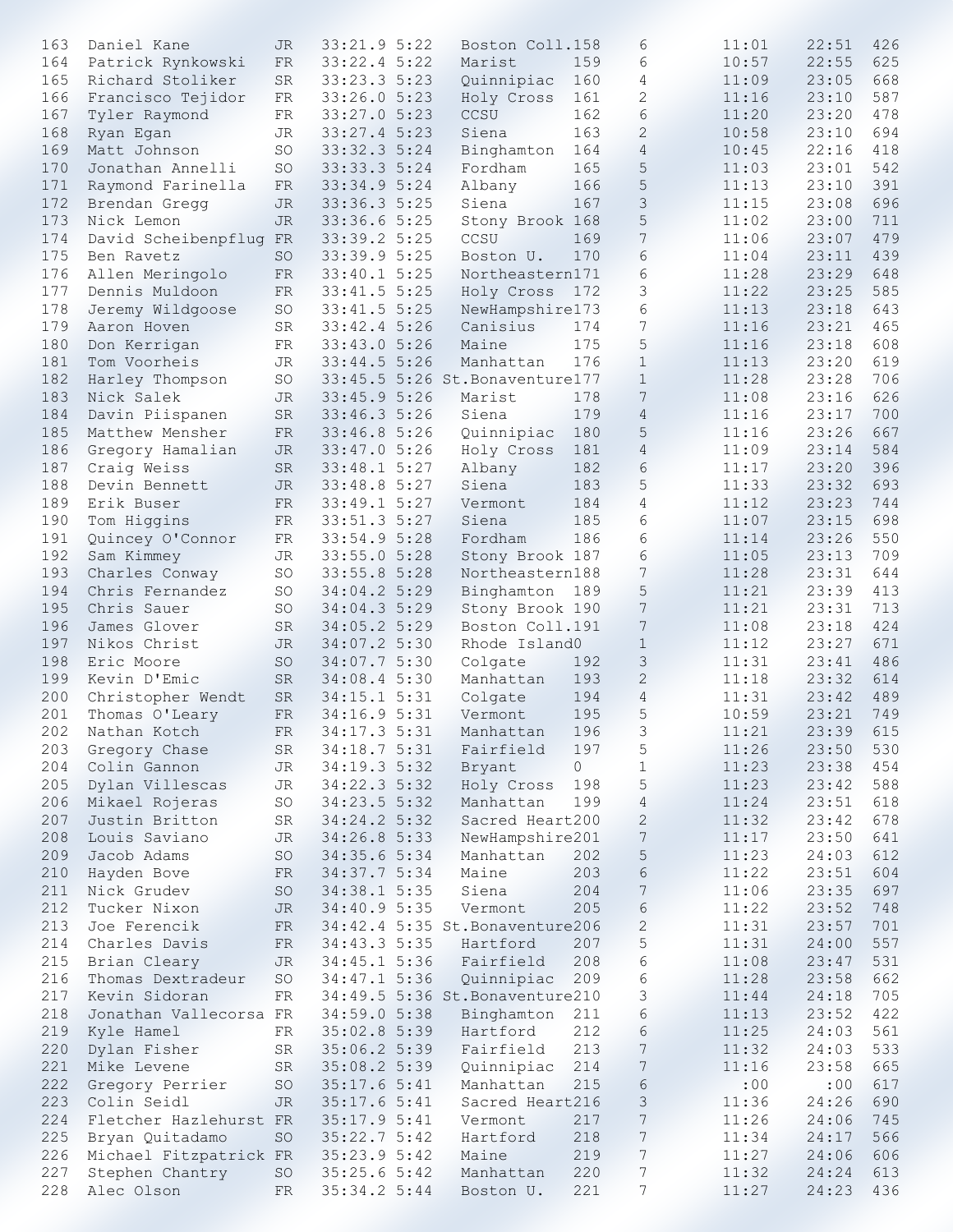| 229 | Anthony Gaetani        | JR.       | 35:35.65:344 | Binghamton                      | 222      | 7              | 11:21 | 24:33 | 415 |
|-----|------------------------|-----------|--------------|---------------------------------|----------|----------------|-------|-------|-----|
| 230 | Nick Konotopskyj       | <b>FR</b> |              | 35:41.7 5:45 St. Bonaventure223 |          | $\overline{4}$ | 11:51 | 24:36 | 703 |
| 231 | Cody Hawkins           | <b>FR</b> | 35:44.15:35  | Colgate                         | 224      | 5              | 11:50 | 24:44 | 483 |
| 232 | Jonathan Whyte-DixonSO |           | 35:44.25:35  | Albany                          | 225      | 7              | 11:49 | 24:34 | 397 |
| 233 | Steve Kibbe            | SO.       |              | 35:54.1 5:47 St. Bonaventure226 |          | 5              | 11:53 | 24:45 | 702 |
| 234 | Nicholas Haile         | FR        | 35:58.35:38  | Sacred Heart227                 |          | 4              | 11:46 | 24:40 | 683 |
| 235 | Christopher Noda       | FR        | 36:04.85::49 | Colgate                         | 228      | 6              | 11:50 | 24:44 | 487 |
| 236 | Jacob Ustjanauskas     | SO.       | 36:08.25:39  | Sacred Heart229                 |          | 5              | 11:55 | 24:55 | 692 |
| 237 | Caleb Lecter           | <b>FR</b> |              | 36:08.3 5:49 St. Bonaventure230 |          | 6              | 11:54 | 24:51 | 704 |
| 238 | Kevin Schumann         | <b>JR</b> | 36:47.35:55  | Sacred Heart231                 |          | 6              | 12:08 | 25:17 | 689 |
| 239 | Sean Flannery          | <b>FR</b> | 38:16.46:10  | Hofstra                         | $\Omega$ | $\mathbf{1}$   | 12:15 | :00   | 581 |
|     |                        |           |              |                                 |          |                |       |       |     |

## **TEAM SCORE**

|            | 45             | lona             |           | 2:32:22.5(7) |      |  |  |  |
|------------|----------------|------------------|-----------|--------------|------|--|--|--|
|            | 1              | Mitch Goose      | SR        | 30:04.5      | 4:50 |  |  |  |
|            | 4              | Daniel Clorley   | JR        | 30:27.0      | 4:54 |  |  |  |
|            | 8              | Jake Byrne       | <b>SO</b> | 30:29.4      | 4:54 |  |  |  |
|            | 13             | Matt Gillespie   | JR        | 30:35.3      | 4:55 |  |  |  |
|            | 19             | Mike O'Dowd      | FR.       | 30:46.3      | 4:57 |  |  |  |
| 2          | 72             | Columbia         |           | 2:33:19.5(7) |      |  |  |  |
|            | 7              | Jake Sienko      | JR        | 30:29.4      | 4:54 |  |  |  |
|            | 11             | Mark Feigen      | <b>SR</b> | 30:32.2      | 4:55 |  |  |  |
|            | 12             | Mike Murphy      | <b>SR</b> | 30:34.8      | 4:55 |  |  |  |
|            | 15             | Leighton Spencer | SR        | 30:36.2      | 4:56 |  |  |  |
|            | 27             | Daniel Everett   | <b>SO</b> | 31:06.9      | 5:00 |  |  |  |
| 3          | 73             | Syracuse         |           | 2:33:27.3(7) |      |  |  |  |
|            | 6              | Griff Graves     | <b>SR</b> | 30:27.6      | 4:54 |  |  |  |
|            | 10             | Martin Hehir     | FR        | 30:31.9      | 4:55 |  |  |  |
|            | 14             | Joe Whelan       | JR        | 30:35.6      | 4:55 |  |  |  |
|            | 21             | Ryan Urie        | SO        | 30:55.7      | 4:59 |  |  |  |
|            | 22             | Andrew Palmer    | <b>SO</b> | 30:56.5      | 4:59 |  |  |  |
| $\sqrt{2}$ | 144            | Dartmouth        |           | 2:35:15.9(7) |      |  |  |  |
|            | 17             | Will Geoghegan   | JR.       | 30:37.4      | 4:56 |  |  |  |
|            | 25             | Dylan O'Sullivan | <b>SO</b> | 31:04.3      | 5:00 |  |  |  |
|            | 32             | Jonathan Gault   | SR        | 31:09.8      | 5:01 |  |  |  |
|            | 34             | Steve Mangan     | JR.       | 31:11.5      | 5:01 |  |  |  |
|            | 36             | Phil Royer       | SR.       | 31:12.9      | 5:01 |  |  |  |
| 5          | 154            | Providence       |           | 2:35:15.2(6) |      |  |  |  |
|            | 3              | Shane Quinn      | <b>SO</b> | 30:18.9      | 4:53 |  |  |  |
|            | 16             | Harvey Dixon     | FR        | 30:36.4      | 4:56 |  |  |  |
|            | 38             | Alex Wallace     | <b>SR</b> | 31:18.1      | 5:02 |  |  |  |
|            | 41             | Jonathan Hopkins | JR        | 31:23.9      | 5:03 |  |  |  |
|            | 56             | Ahmed Ali        | <b>SR</b> | 31:37.9      | 5:05 |  |  |  |
| 6          | 163            | <b>Harvard</b>   |           | 2:35:24.7(7) |      |  |  |  |
|            | $\overline{2}$ | Maksim Korolev   | JR        | 30:16.2      | 4:52 |  |  |  |
|            |                |                  |           |              |      |  |  |  |
|            | 5              | James Leakos     | <b>JR</b> | 30:27.2      | 4:54 |  |  |  |

 55 Tom Purnell FR 31:37.2 5:05 58 Jakob Lindaas SR 31:38.7 5:06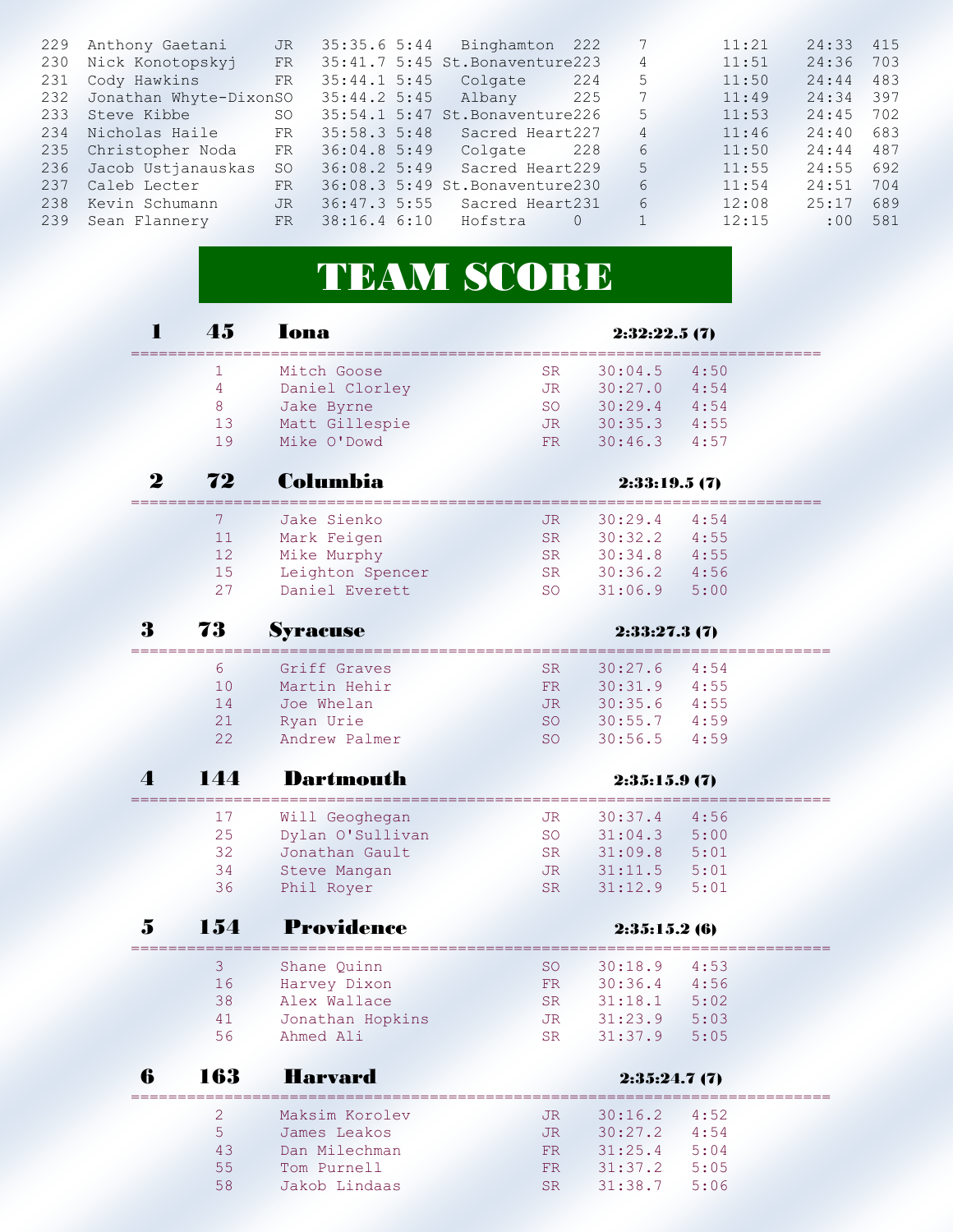|    | 211             | Cornell                  | 2:36:47.0(7)    |                    |              |  |  |  |
|----|-----------------|--------------------------|-----------------|--------------------|--------------|--|--|--|
|    | 18              | Nick Wade                | <b>SR</b>       | 30:43.3            | 4:57         |  |  |  |
|    | 29              | Brett Kelly              | <b>SR</b>       | 31:08.8            | 5:01         |  |  |  |
|    | 37              | Max Groves               | JR              | 31:17.8            | 5:02         |  |  |  |
|    | 49              | Matt McCullough          | SR              | 31:33.6            | 5:05         |  |  |  |
|    | 78              | John Schilkowsky         | JR.             | 32:03.5            | 5:10         |  |  |  |
| 8  | 248             | Yale                     |                 | 2:37:37.2(7)       |              |  |  |  |
|    | ---------<br>24 | Matt Nussbaum            | SO              | 31:02.9            | 5:00         |  |  |  |
|    | 42              | John McGowan             | <b>SO</b>       | 31:24.5            | 5:03         |  |  |  |
|    | 53              | Kevin Lunn               | SR.             | 31:36.3            | 5:05         |  |  |  |
|    | 59              | Alexander Conner         | FR              | 31:39.1            | 5:06         |  |  |  |
|    | 70              | Demetri Goutos           | SR.             | 31:54.4            | 5:08         |  |  |  |
| 9  | 372             | <b>Boston U.</b>         |                 | 2:39:19.0(7)       |              |  |  |  |
|    | 9               | Rich Peters              | JR              | 30:29.8            | 4:54         |  |  |  |
|    | 28              | Matthew Paulson          | SR.             | 31:07.7            | 5:01         |  |  |  |
|    | 50              | Robert Gibson            | SR.             | 31:34.1            | 5:05         |  |  |  |
|    | 129             | Kevin Thomas             | FR              | 32:49.1            | 5:17         |  |  |  |
|    | 156             | Elliot Lehane            | SR.             | 33:18.3            | 5:22         |  |  |  |
| 10 | 376             | <b>UMass Amherst</b>     |                 | 2:39:57.7(7)       |              |  |  |  |
|    | 51              | Patrick McGowan          | JR              | 31:34.6            | 5:05         |  |  |  |
|    | 60              | John OShea               | SR.             | 31:39.8            | 5:06         |  |  |  |
|    | 77              | Antony Taylor            | SO              | 32:00.5            | 5:09         |  |  |  |
|    | 82              | Benjamin Groleau         | FR              | 32:06.2            | 5:10         |  |  |  |
|    | 106             | Daniel Sheldon           | FR              | 32:36.6            | 5:15         |  |  |  |
|    | 405             | <b>Krown</b>             |                 | 2:40:31.8(7)       |              |  |  |  |
|    | 31              | Conor Grogan             | SR              | 31:09.6            | 5:01         |  |  |  |
|    | 79              | Brendan Boyle            | JR              | 32:04.1            | 5:10         |  |  |  |
|    | 81              | Austin Snyder            | <b>SR</b>       | 32:05.6            | 5:10         |  |  |  |
|    | 104             | Jeff Bush                | JR              | 32:34.0            | 5:15         |  |  |  |
|    | 110             | Kevin Cooper             | SR              | 32:38.5            | 5:15         |  |  |  |
| 12 | 408             | <b>Boston College</b>    |                 | 2:40:27.6(7)       |              |  |  |  |
|    | 52              | Jordan Hamm              | SR              | 31:35.1            | 5:05         |  |  |  |
|    | 64              | Louis Serafini           | <b>SR</b>       | 31:44.2            | 5:07         |  |  |  |
|    | 74              | Anthony Bellitti         | JR              | 31:56.9            | 5:09         |  |  |  |
|    | 99              | Jack Patrick Linehan     | SR              | 32:28.4            | 5:14         |  |  |  |
|    | 119             | Tyler King               | SR.             | 32:43.0            | 5:16         |  |  |  |
|    |                 |                          |                 |                    |              |  |  |  |
| 13 | 414             | <b>Marist</b>            |                 | 2:40:30.7(7)       |              |  |  |  |
|    |                 |                          |                 |                    |              |  |  |  |
|    | 26              | Arquimedes DelaCruz      | SR              | 31:06.1            | 5:00         |  |  |  |
|    | 68              | Ryan Colabella           | FR              | 31:51.9            | 5:08         |  |  |  |
|    | 83<br>101       | Ken Walshak<br>Joel Moss | JR<br><b>SR</b> | 32:06.6<br>32:30.9 | 5:10<br>5:14 |  |  |  |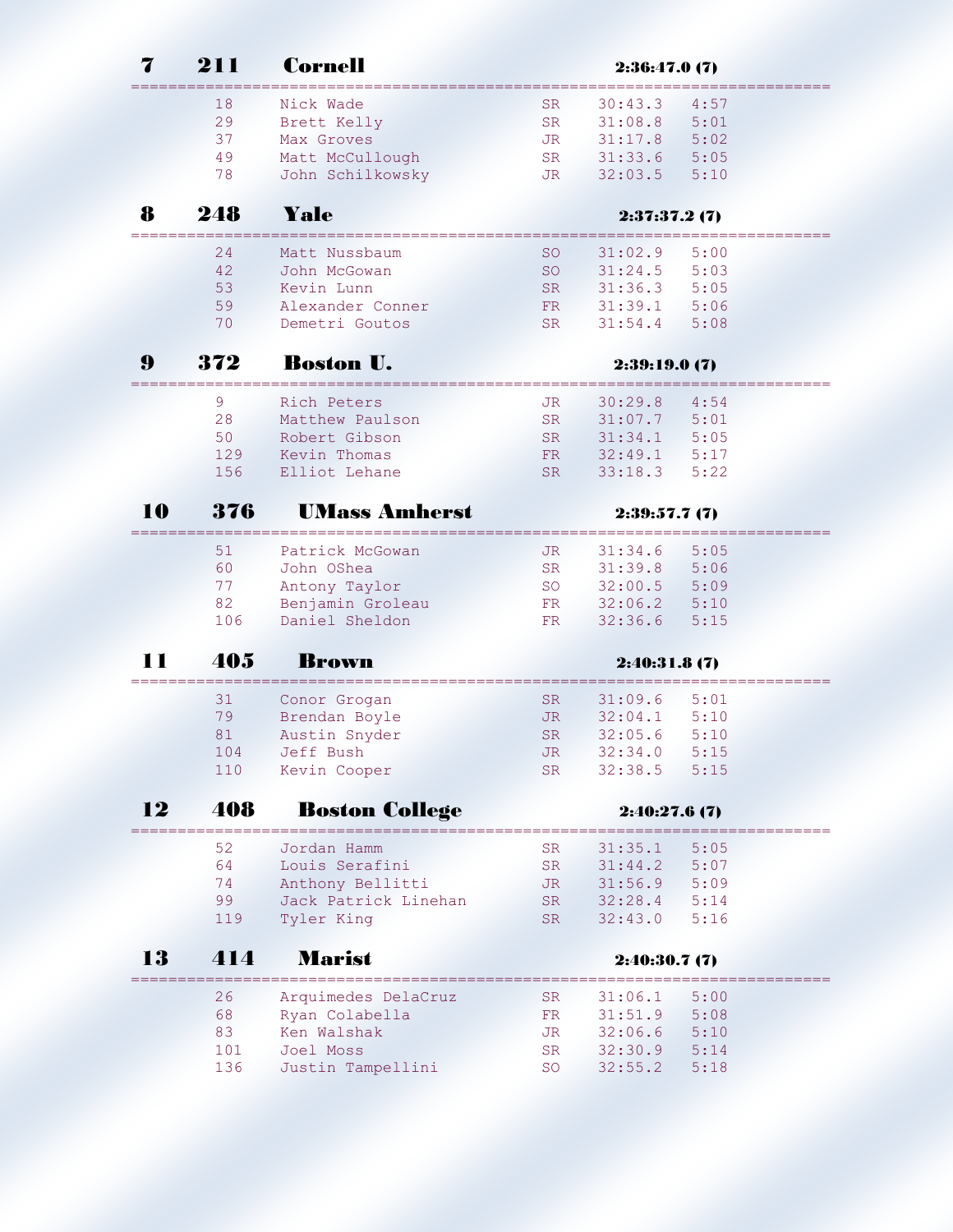| $\blacksquare$ | 442 | <b>Army</b>                           |           | 2:40:59.3(7) |            |
|----------------|-----|---------------------------------------|-----------|--------------|------------|
|                | 35  | Ricardo Galindo                       | JR.       | 31:12.7      | 5:01       |
|                | 84  | Kendall Ward                          | JR.       | 32:07.1      | 5:10       |
|                | 92  | Mark Castelli                         | <b>SR</b> | 32:18.9      | 5:12       |
|                | 115 | James Hodgen                          | <b>SR</b> | 32:39.7      | 5:15       |
|                | 116 | Kevin Russell                         | <b>SR</b> | 32:40.9      | 5:16       |
| 15             | 463 | <b>Stony Brook</b>                    |           | 2:41:10.5(7) |            |
|                | 20  | Eric Speakman                         | <b>SO</b> | 30:48.0      | 4:58       |
|                | 72  | Carlos Roa                            | JR.       | 31:55.2      | 5:08       |
|                | 80  | Mitchell Kun                          | FR        | 32:04.8      | 5:10       |
|                | 123 | Dan Denis                             | JR        | 32:45.9      | 5:16       |
|                | 168 | Nick Lemon                            | JR.       | 33:36.6      | 5:25       |
| 16             | 466 | <b>Buffalo</b>                        |           | 2:41:22.8(7) |            |
|                | 45  | Mike Pressler                         | SR.       | 31:27.9      | 5:04       |
|                | 63  | Zach Krause                           | <b>SO</b> | 31:42.7      | 5:06       |
|                | 107 | Zachary Ahart                         | JR        | 32:36.7      | 5:15       |
|                | 125 | Alex Saavedra                         | <b>SO</b> | 32:47.5      | 5:17       |
|                | 126 | Isaac Hagen                           | <b>SR</b> | 32:48.0      | 5:17       |
|                |     |                                       |           |              |            |
| 17             | 492 | <b>Central Connecticut</b>            |           | 2:41:43.2(7) |            |
|                | 30  | Colby Delbene                         | JR        | 31:09.5      | 5:01       |
|                | 89  | Andrew Hill                           | <b>JR</b> | 32:10.0      | 5:11       |
|                | 111 | Patrick Hubbell                       | SO        | 32:38.6      | 5:15       |
|                | 120 | Brian Biekert                         | <b>SO</b> | 32:43.0      | 5:16       |
|                | 142 | Matt Walker                           | FR.       | 33:02.1      | 5:19       |
| 18             | 511 | <b>Maine</b>                          |           | 2:42:13.0(7) |            |
|                | 61  | Kelton Cullenberg                     | JR        | 31:41.3      | 5:06       |
|                | 87  | Ryan Hardiman                         | JR        | 32:08.6      | 5:10       |
|                | 90  | Alexander Moser                       | <b>SO</b> | 32:13.2      | 5:11       |
|                | 98  | Taylor Phillips                       | SR        | 32:26.9      | 5:13       |
|                | 175 | Don Kerrigan                          | FR        | 33:43.0      | 5:26       |
| 19             | 514 | <b>Canisius</b>                       |           | 2:42:18.8(7) |            |
|                |     |                                       |           |              |            |
|                |     |                                       |           |              |            |
|                | 57  | Chad Maloy                            | SO        | 31:37.9      | 5:05       |
|                | 100 | Cooper Roach                          | FR        | 32:30.3      | 5:14       |
|                | 103 | Michael Anvelt                        | FR        | 32:33.5      | 5:14       |
|                | 121 | Travis Jordon                         | FR        | 32:44.3      | 5:16       |
|                | 133 | Alex Simon                            | SR.       | 32:52.8      | 5:18       |
|                | 517 | <b>Northeastern</b>                   |           | 2:42:16.9(7) |            |
|                | 69  | Stephen Sollowin                      | SO        | 31:52.5      | 5:08       |
|                | 71  |                                       | FR        | 31:55.2      | 5:08       |
|                | 96  | Wesley Gallagher                      |           | 32:25.1      | ×,<br>5:13 |
| 20             | 128 | Zachary Fraeilli<br>Sebastian Putzeys | SO<br>SR  | 32:48.8      | 5:17       |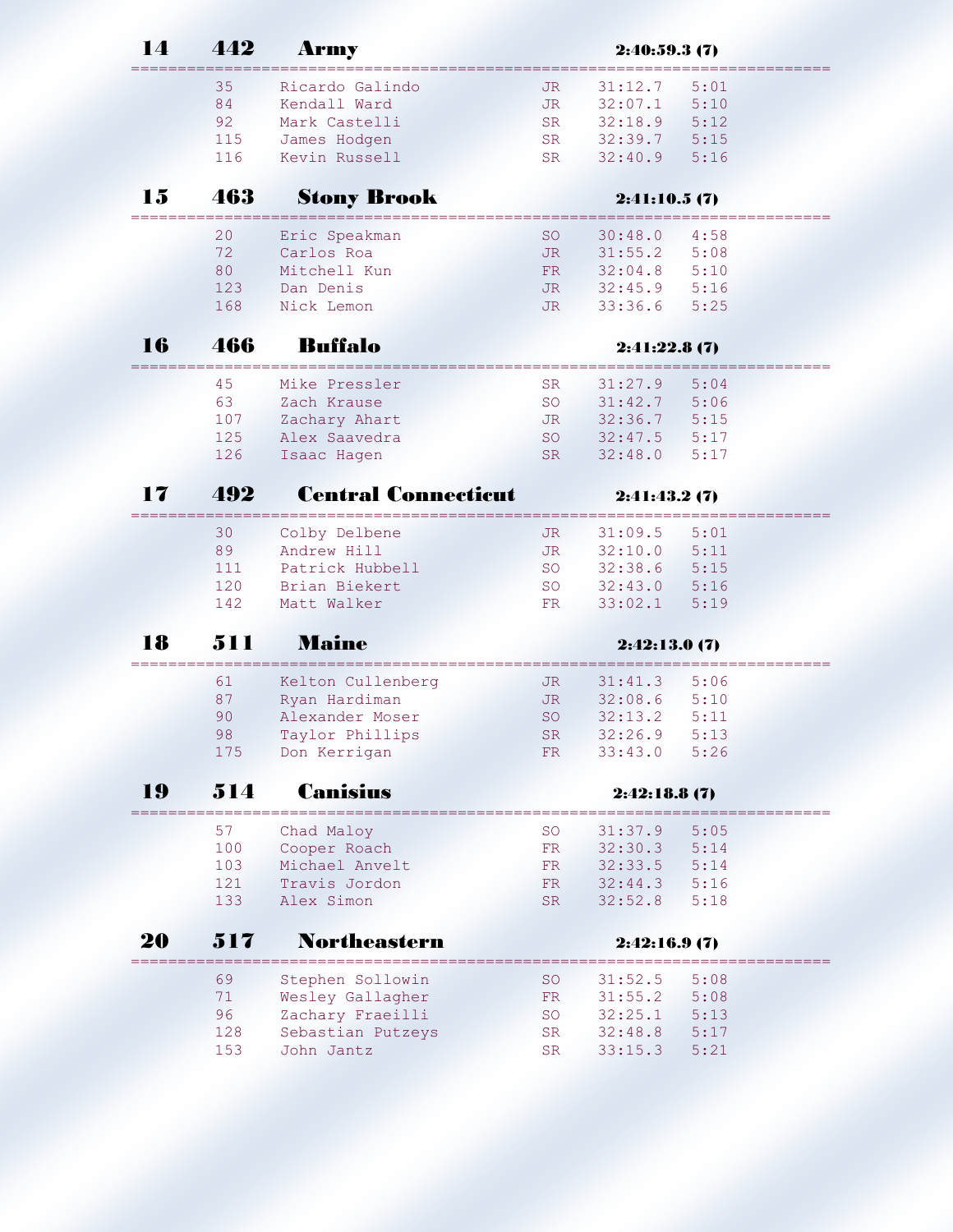| 21 | 542        | <b>New Hampshire</b>             |           | 2:42:41.0(7)       |                            |
|----|------------|----------------------------------|-----------|--------------------|----------------------------|
|    | 75         | John Prizzi                      | SO.       | 31:57.4            | 5:09                       |
|    | 97         | Joseph Jourdain                  | JR        | 32:26.4            | 5:13                       |
|    | 118        | Jeffrey Moretti                  | <b>SO</b> | 32:42.6            | 5:16                       |
|    | 122        | Daniel Decrescenzo               | SR        | 32:44.3            | 5:16                       |
|    | 130        | Sean Leighton                    | JR        | 32:50.3            | 5:17                       |
| 22 | 544        | <b>Albany</b>                    |           | 2:42:49.2(7)       |                            |
|    | 48         | Ethan Clary                      | <b>SR</b> | 31:32.9            | 5:05                       |
|    | 65         | Chris Buchanan                   | <b>SO</b> | 31:47.5            | 5:07                       |
|    | 113        | James Sommer                     | FR        | 32:39.1            | 5:15                       |
|    | 152        | Ryan Florkiewicz                 | SR        | 33:14.8            | 5:21                       |
|    | 166        | Raymond Farinella                | FR        | 33:34.9            | 5:24                       |
| 23 | 620        | Quinnipiac                       |           | 2:44:00.7(7)       |                            |
|    | 40         | Richard Klauber                  | SR.       | 31:21.4            | 5:03                       |
|    | 108        | Spencer Mannion                  | <b>SO</b> | 32:37.5            | 5:15                       |
|    | 132        | Brendan Copley                   | <b>FR</b> | 32:51.7            | 5:17                       |
|    | 160        | Richard Stoliker                 | SR        | 33:23.3            | 5:23                       |
|    | 180        | Matthew Mensher                  | <b>FR</b> | 33:46.8            | 5:26                       |
| 24 | 621        | Fairfield                        |           | 2:44:24.4(7)       |                            |
|    | 67         | Connor Kelley                    | SO.       | 31:48.5            | 5:07                       |
|    | 91         | Howard Rosas                     | <b>JR</b> | 32:17.8            | 5:12                       |
|    | 109        | John Lobo                        | JR        | 32:38.1            | 5:15                       |
|    | 157        | Kyle Short                       | <b>SR</b> | 33:21.3            | 5:22                       |
|    | 197        | Gregory Chase                    | <b>SR</b> | 34:18.7            | 5:31                       |
| 25 | 653        | Fordham                          |           | 2:44:31.3(6)       |                            |
|    | 85         | Michael Belgiovine               | JR        | 32:07.9            | 5:10                       |
|    | 124        | Nicholas Synan                   | <b>SR</b> | 32:46.7            | 5:17                       |
|    | 131        | Michael Turi                     | FR.       | 32:50.7            | 5:17                       |
|    | 148        | Kevin Harvey                     | <b>JR</b> | 33:12.7            | 5:21                       |
|    | 165        | Jonathan Annelli                 | SO.       | 33:33.3            | 5:24                       |
| 26 | 683        | Vermont                          |           | 2:45:18.8(7)       |                            |
|    | 66         | Ethan McBrien                    | SR.       | 31:48.3            | 5:07                       |
|    | 93         | Aaron Szotka                     | JR        | 32:21.6            | 5:13                       |
|    | 145        | Dan Moroney                      | FR        | 33:02.9            | 5:19                       |
|    | 184        | Erik Buser                       | FR        | 33:49.1            | 5:27                       |
|    | 195        | Thomas O'Leary                   | FR        | 34:16.9            | 5:31                       |
| 27 | 718        | <b>Hartford</b>                  |           | 2:46:17.8(7)       |                            |
|    |            |                                  |           |                    | -------------------------- |
|    |            |                                  |           |                    |                            |
|    | 95         | Andrew Dwyer                     | JR.       | 32:24.4            | 5:13                       |
|    | 112        | John Busque                      | JR        | 32:38.6            | 5:15                       |
|    | 150<br>154 | Bobby Giuliani<br>Wayne Lawrence | SR<br>SR  | 33:14.1<br>33:17.4 | 5:21<br>5:22               |